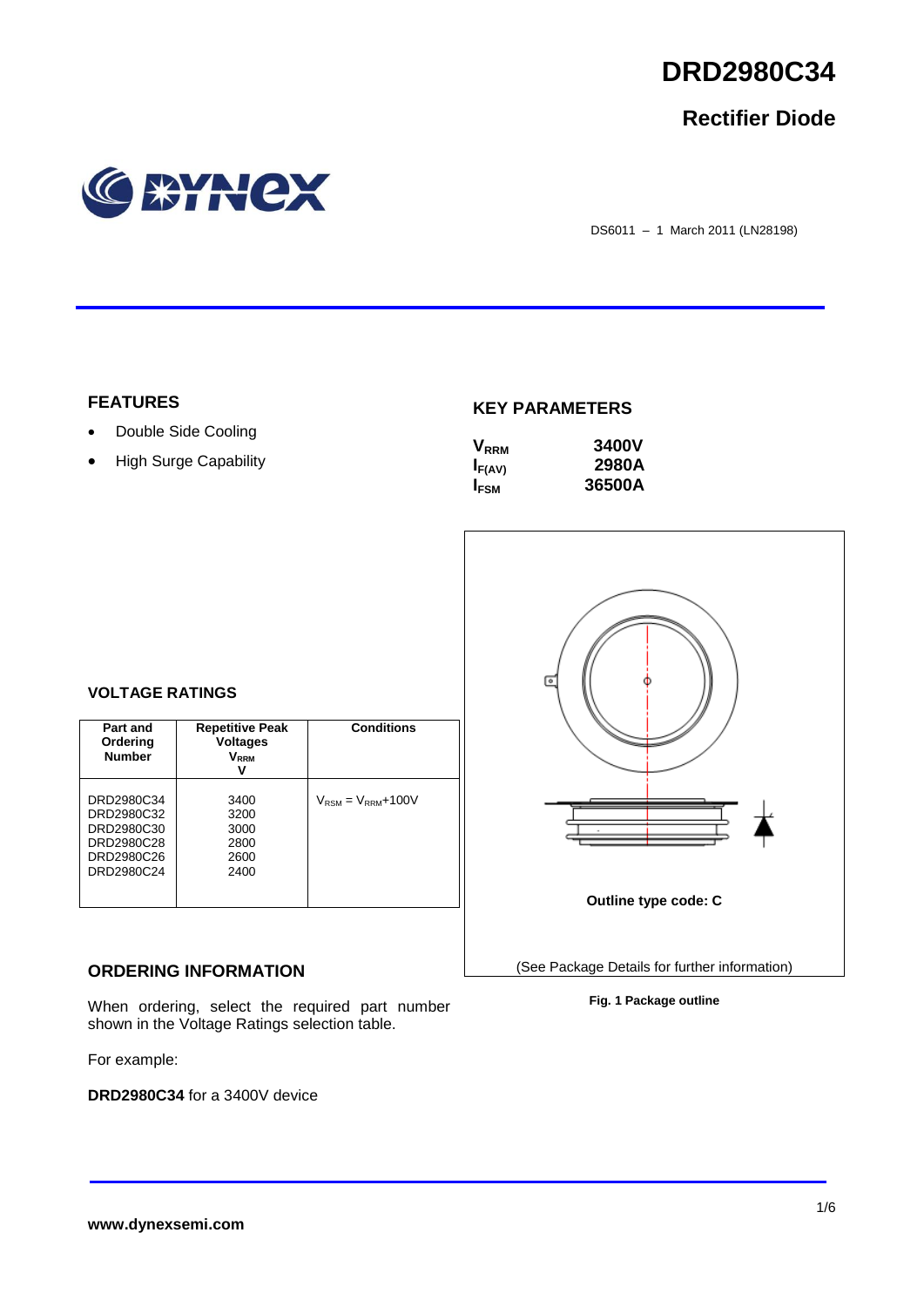

## **CURRENT RATINGS**

**Tcase = 75°C unless stated otherwise**

| Symbol              | <b>Parameter</b>                     | <b>Test Conditions</b>   | Max. | <b>Units</b> |  |  |
|---------------------|--------------------------------------|--------------------------|------|--------------|--|--|
|                     | Double Side Cooled                   |                          |      |              |  |  |
| $I_{F(AV)}$         | Mean forward current                 | Half wave resistive load | 3590 | A            |  |  |
| I <sub>F(RMS)</sub> | <b>RMS</b> value                     | -                        | 5640 | Α            |  |  |
| IF.                 | Continuous (direct) on-state current | -                        | 5080 | Α            |  |  |

### **Tcase = 100°C unless stated otherwise**

| Symbol              | <b>Parameter</b>                     | <b>Test Conditions</b>   | Max. | <b>Units</b> |  |  |
|---------------------|--------------------------------------|--------------------------|------|--------------|--|--|
|                     | <b>Double Side Cooled</b>            |                          |      |              |  |  |
| $I_{F(AV)}$         | Mean forward current                 | Half wave resistive load | 2980 | Α            |  |  |
| I <sub>F(RMS)</sub> | <b>RMS</b> value                     | $\overline{\phantom{0}}$ | 4680 | A            |  |  |
| IF                  | Continuous (direct) on-state current | ۰                        | 4210 | A            |  |  |

## **SURGE RATINGS**

| Symbol      | <b>Parameter</b>                        | <b>Test Conditions</b>                           | Max. | <b>Units</b>      |
|-------------|-----------------------------------------|--------------------------------------------------|------|-------------------|
| <b>IFSM</b> | Surge (non-repetitive) on-state current | 10ms half sine, $T_{\text{case}} = 175^{\circ}C$ | 36.5 | kA                |
| $l^2t$      | I't for fusing                          | $V_R = 0$                                        | 6.66 | MA <sup>2</sup> s |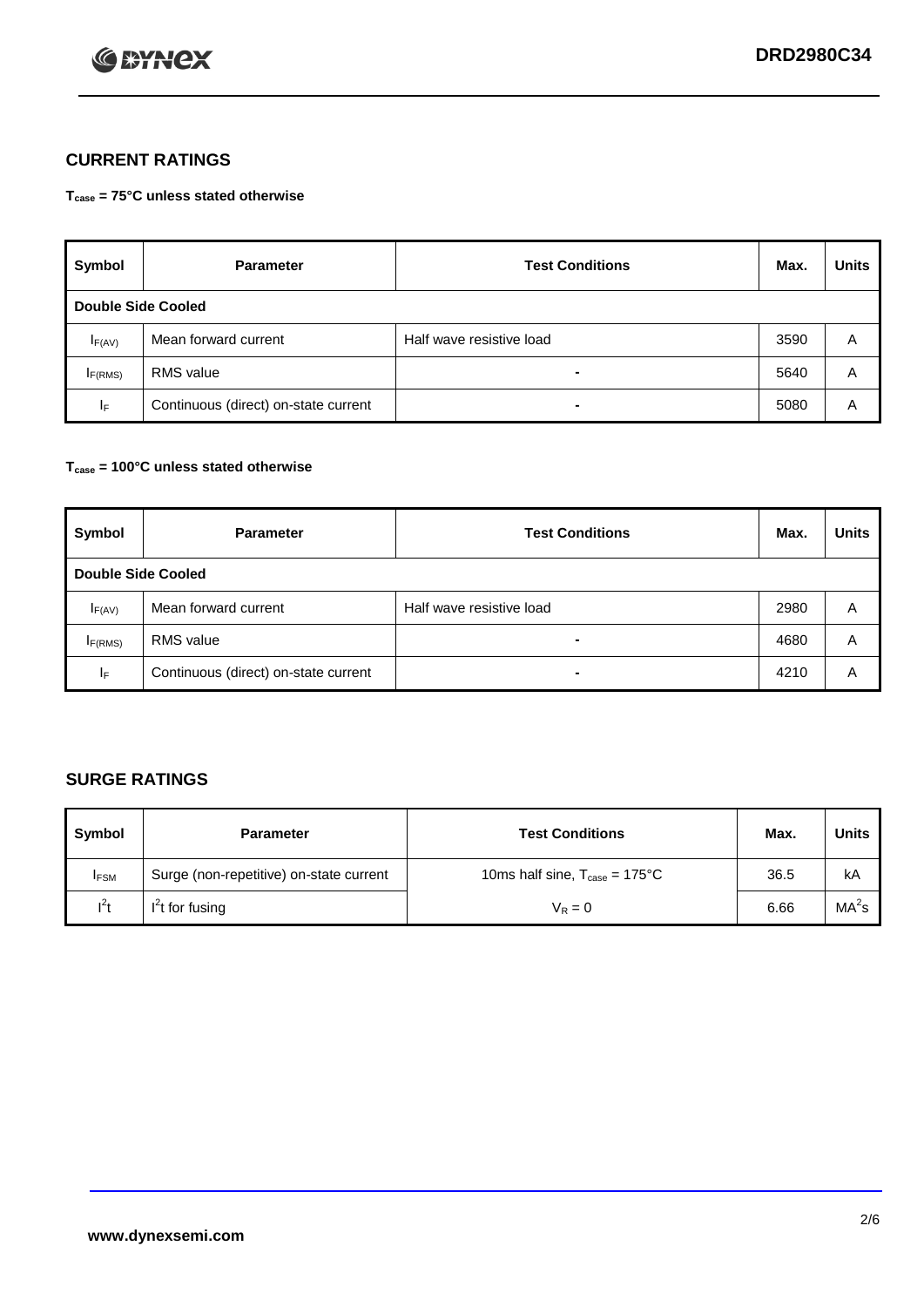## **THERMAL AND MECHANICAL RATINGS**

| Symbol           | <b>Parameter</b>                      | <b>Test Conditions</b>                      |    | Min.  | Max.   | <b>Units</b>  |
|------------------|---------------------------------------|---------------------------------------------|----|-------|--------|---------------|
| $R_{th(j-c)}$    | Thermal resistance - junction to case | Double side cooled                          | DC |       | 0.0125 | °C/W          |
| $R_{th(c-h)}$    | Thermal resistance – case to heatsink | Double side cooled                          | DC |       | 0.004  | $\degree$ C/W |
| $T_{\rm vj}$     | Virtual junction temperature          | Blocking V <sub>DRM</sub> / <sub>VRRM</sub> |    | -40   | 175    | °C            |
| $T_{\text{stg}}$ | Storage temperature range             |                                             |    | $-40$ | 175    | °C            |
| $F_m$            | Clamping force                        |                                             |    | 40    | 50     | kN            |

## **CHARACTERISTICS**

| Symbol                   | <b>Parameter</b>     | <b>Test Conditions</b>                          | Min.                     | Max.  | <b>Units</b> |
|--------------------------|----------------------|-------------------------------------------------|--------------------------|-------|--------------|
| $\mathsf{V}_\mathsf{FM}$ | Forward voltage      | At 3000A peak, $T_{\text{case}} = 25^{\circ}C$  | ۰                        | 1.35  | V            |
| <b>IRM</b>               | Peak reverse current | At $V_{DRM}$ , $T_{case} = 175^{\circ}C$        | $\overline{\phantom{0}}$ | 250   | mA           |
| $Q_{\rm S}$              | Total stored charge  | $I_F = 4000A$ , dl <sub>RR</sub> /dt = 10A/us   | $\overline{\phantom{0}}$ | 5500  | μC           |
|                          |                      | $T_{\text{case}} = 175^{\circ}$ C. $V_R = 100V$ |                          |       |              |
| V <sub>TO</sub>          | Threshold voltage    | At $T_{vi}$ = 175°C                             | $\overline{\phantom{a}}$ | 0.82  | V            |
| $r_{\text{T}}$           | Slope resistance     | At $T_{vi}$ = 175°C                             | ۰                        | 0.128 | $m\Omega$    |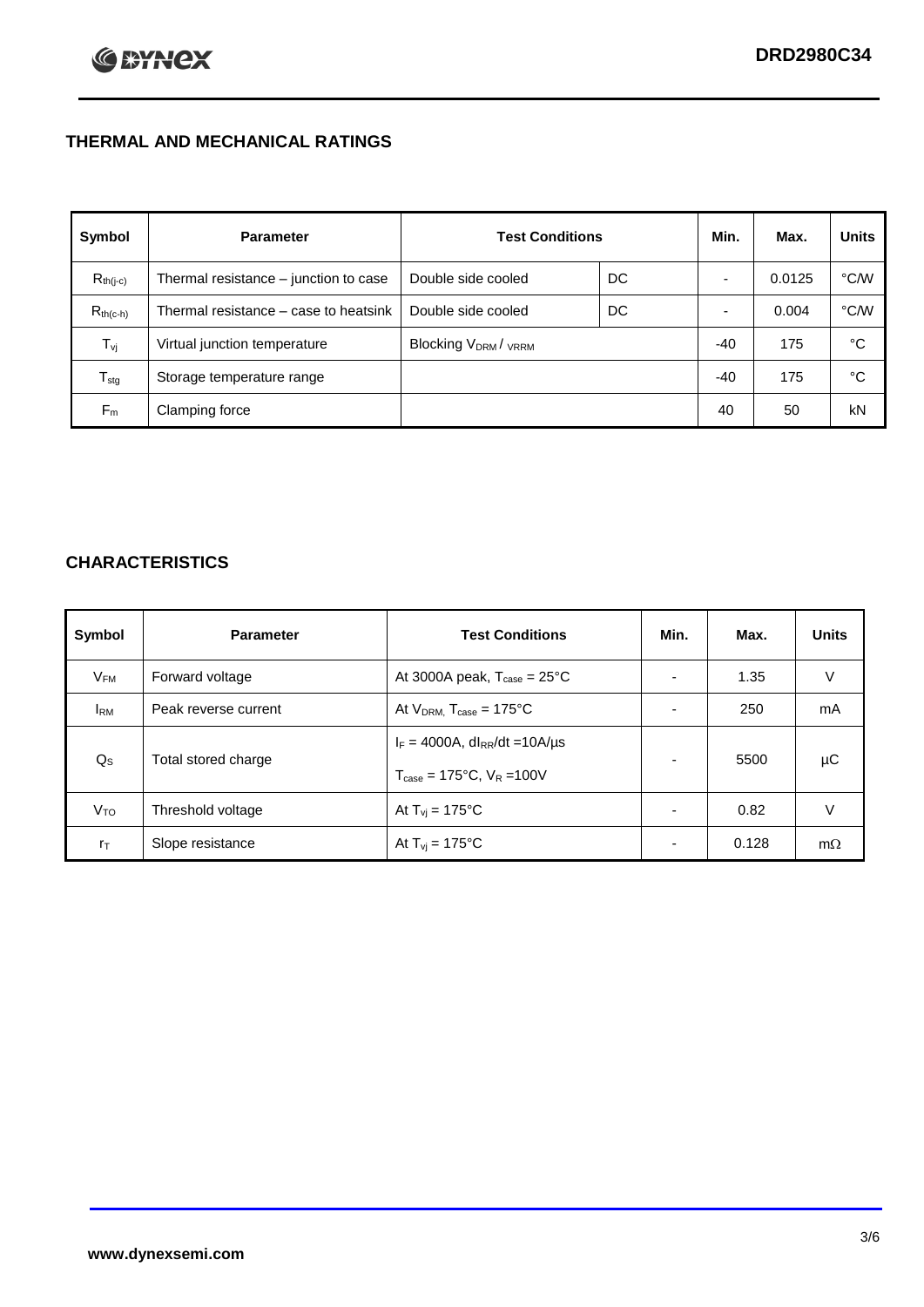# **C BYNCX**

## **CURVES**



### **Fig.2 Maximum forward characteristics Fig.3 Dissipation curves**



**junction to case**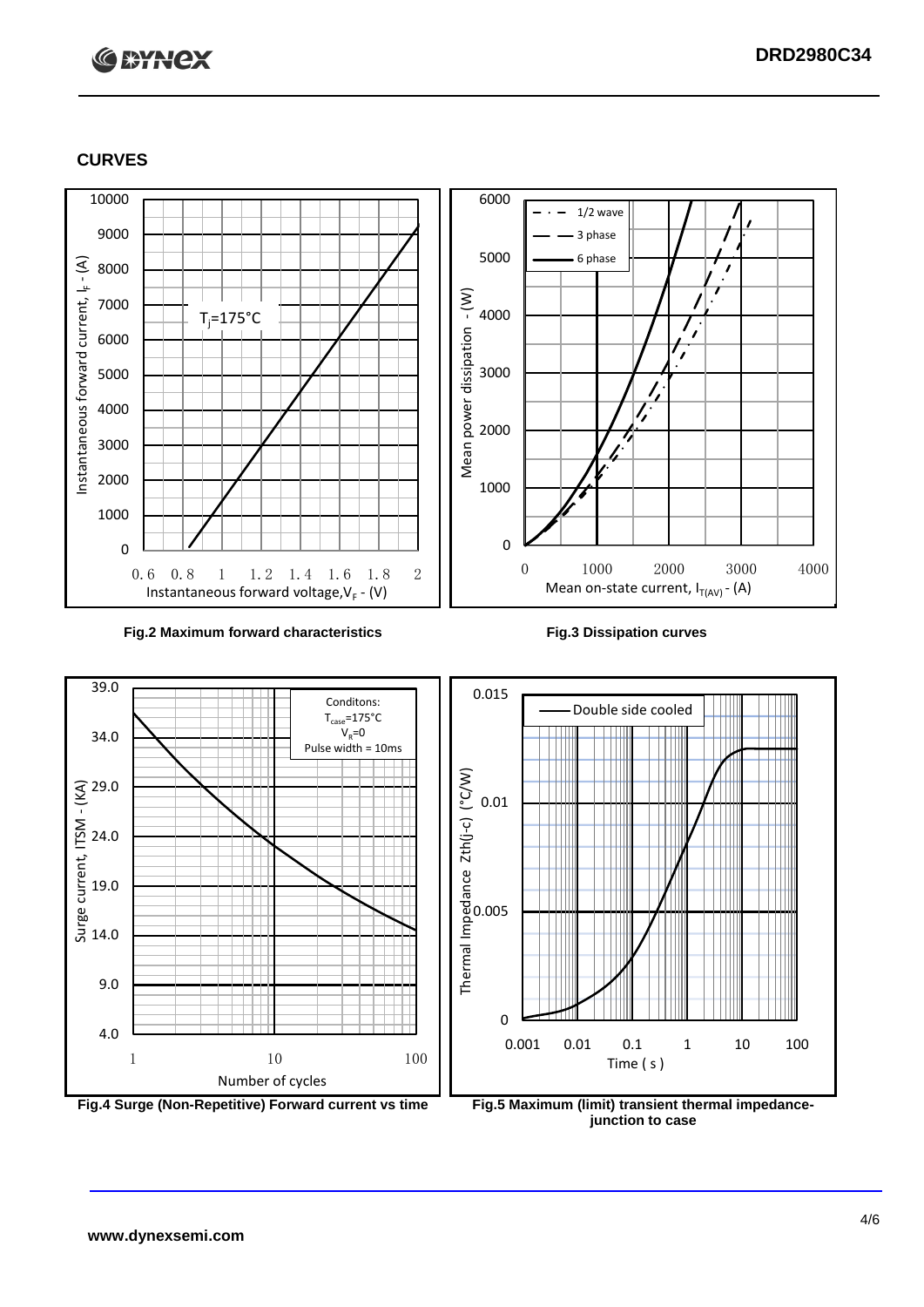

## **PACKAGE DETAILS**

For further package information, please contact Customer Services. All dimensions in mm, unless stated otherwise. DO NOT SCALE.



## **Note:**

Some packages may be supplied with gate and or tags.